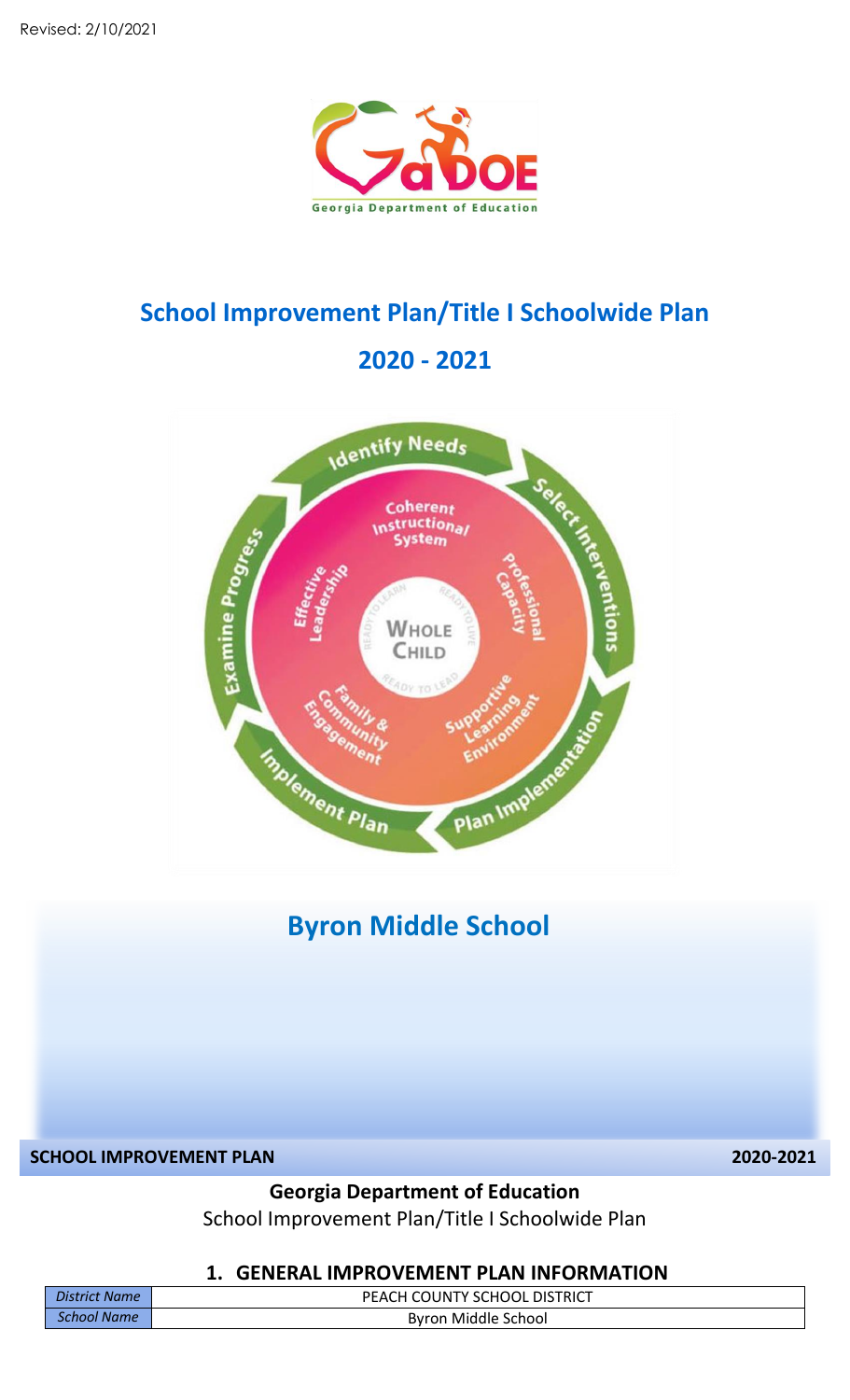| Team Lead    | Jeffrey Bell           |
|--------------|------------------------|
| Position     | Principal              |
| Email        | jbell@peachschools.org |
| <b>Phone</b> | 478-825-9660           |

| Federal Funding Options to Be Employed (SWP Schools) in This Plan<br>(Select ALL that apply) |                                                                                      |  |  |  |  |  |
|----------------------------------------------------------------------------------------------|--------------------------------------------------------------------------------------|--|--|--|--|--|
| X                                                                                            | Traditional funding (all Federal funds budgeted separately)                          |  |  |  |  |  |
|                                                                                              | Consolidated funds (state/local and federal funds consolidated) - Pilot systems ONLY |  |  |  |  |  |
|                                                                                              | "Fund 400" – Consolidation of Federal funds only                                     |  |  |  |  |  |

|   | Factor(s) Used by District to Identify Students in Poverty<br>(Select ALL that apply) |  |  |  |  |  |  |
|---|---------------------------------------------------------------------------------------|--|--|--|--|--|--|
|   | Free/Reduced meal applications                                                        |  |  |  |  |  |  |
| X | Community Eligibility Program (CEP) - Direct Certification ONLY                       |  |  |  |  |  |  |
|   | Other (if selected, please describe below)                                            |  |  |  |  |  |  |
|   |                                                                                       |  |  |  |  |  |  |
|   |                                                                                       |  |  |  |  |  |  |
|   |                                                                                       |  |  |  |  |  |  |
|   |                                                                                       |  |  |  |  |  |  |
|   |                                                                                       |  |  |  |  |  |  |
|   |                                                                                       |  |  |  |  |  |  |
|   |                                                                                       |  |  |  |  |  |  |

### **SCHOOL IMPROVEMENT PLAN** 2020-2021

### **Georgia Department of Education**

School Improvement Plan/Title I Schoolwide Plan

### **Planning Committee Members:**

| <b>NAME</b>              | <b>POSITION/ROLE</b>                         |
|--------------------------|----------------------------------------------|
| <b>Jeff Bell</b>         | <b>Principal</b>                             |
| <b>Vosalowe Cammack</b>  | <b>Assistant Principal</b>                   |
| <b>Jennifer Phillips</b> | 8 <sup>th</sup> Grade Social Studies/Teacher |
|                          | <b>Leader</b>                                |
| <b>Carissa Dorsey</b>    | <b>Gifted Social Studies</b>                 |
| <b>Timothy Kilgore</b>   | 7 <sup>th</sup> Grade Math Teacher           |
| <b>Kristen Wang</b>      | <b>Special Education Teacher</b>             |
| Paula Wood               | <b>Family Engagement Coordinator</b>         |
| <b>Charles Massey</b>    | <b>Parent/LSGT Member</b>                    |
| <b>Patricia Hodges</b>   | <b>Parent/LSGT Member</b>                    |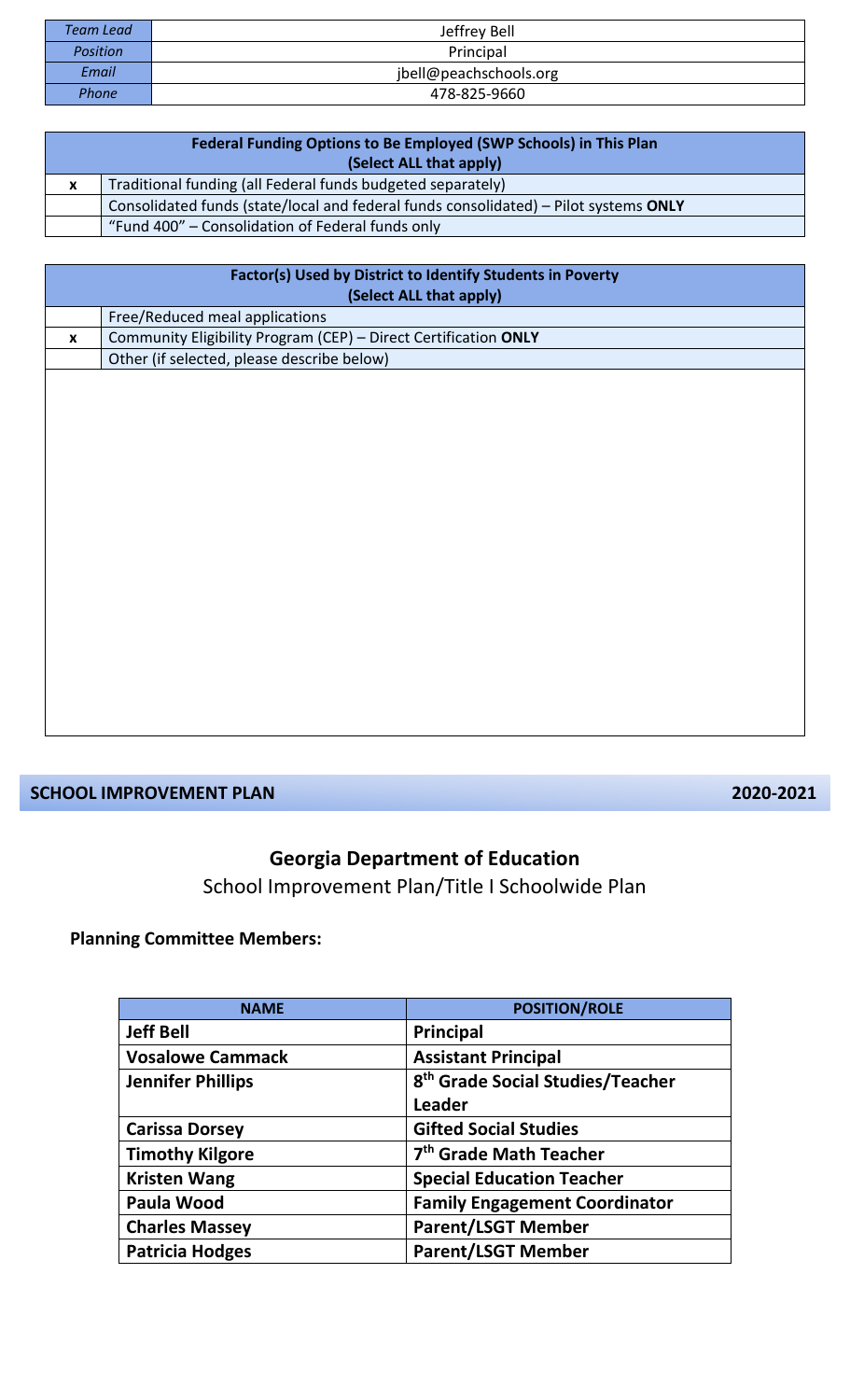### **School Improvement Structures**

#### **Coherent Instructional System**

CIS-1 Planning for quality instruction CIS-2 Delivering quality instruction CIS-3 Monitoring student progress CIS-4 Refining the instructional system **Effective Leadership** EL-1 Creating and maintaining a climate and culture conducive to learning EL-2 Cultivating and distributing leadership EL-3 Ensuring high quality instruction in all classrooms EL-4 Managing the school and its resources EL-5 Driving improvement efforts **Professional Capacity** PC-1 Attracting staff PC-2 Developing staff PC-3 Retaining staff PC-4 Ensuring staff collaboration **Family and Community Engagement** FCE-1 Welcoming all families and the community FCE-2 Communicating effectively with all families and the community FCE-3 Supporting student success FCE-4 Empowering families FCE-5 Sharing leadership with families and the community FCE-6 Collaborating with the community **Supportive Learning Environment** SLE-1 Maintaining order and safety SLE-2 Developing and monitoring a system of supports SLE-3 Ensuring a student learning community

#### Board Goals

- 1. All students will reach high standards, at a minimum attaining proficiency or better in reading/language arts and mathematics.
- 2. All students will graduate from high school, college and career ready.
- 3. All students will be taught by highly effective teachers.
- 4. Operations will enhance learning environments that are healthy, safe, orderly, and conducive to learning.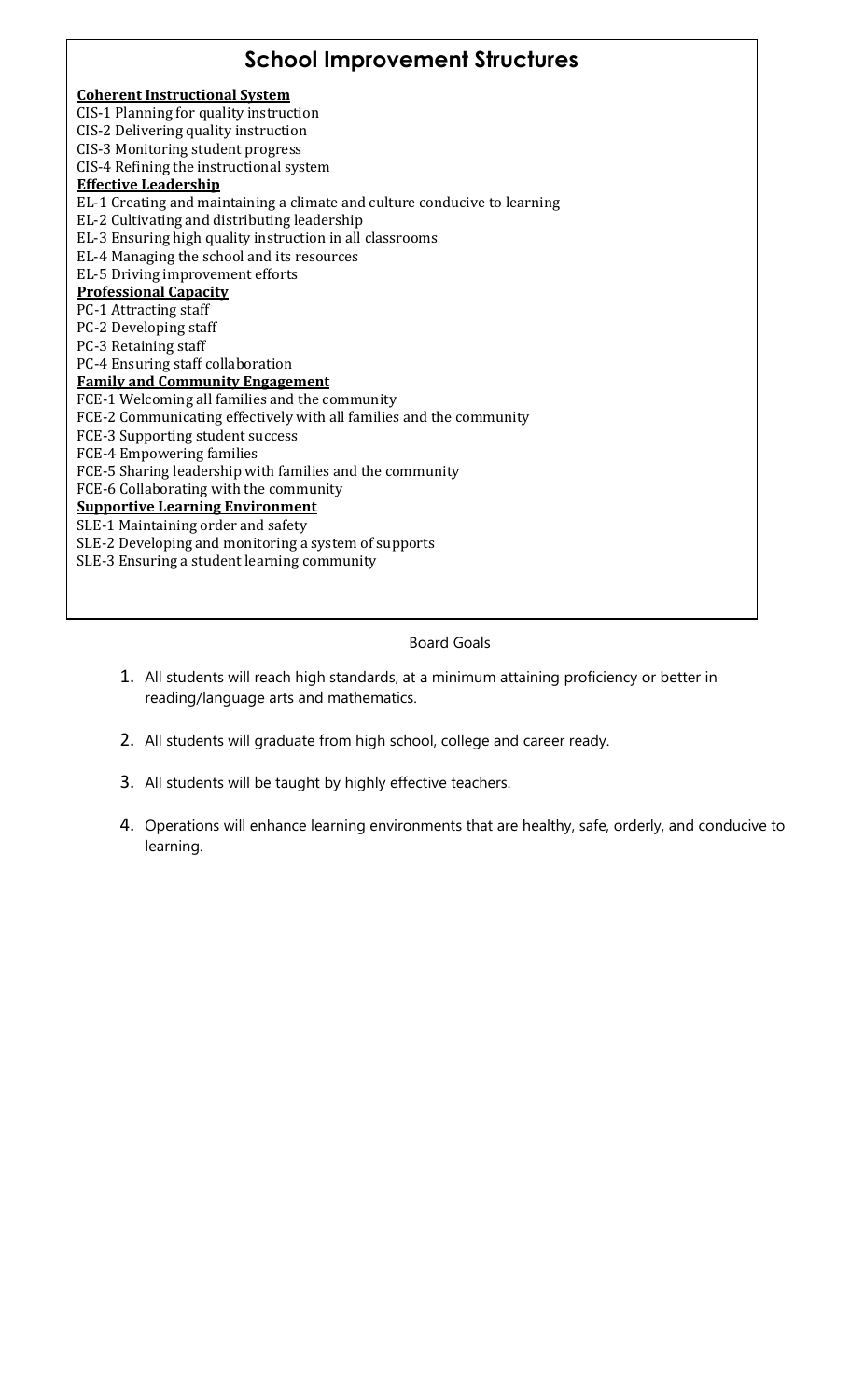| <b>OVERARCHING NEEDS:</b>                                                                              |                                                                                                | Retention of Effective Teachers with knowledge of content, pedagogy, and effective interventions                                              |                                                       |                                                                                                                                                                                     |                                                                                                                                            |                                                   |                                                                                                 |  |  |  |  |
|--------------------------------------------------------------------------------------------------------|------------------------------------------------------------------------------------------------|-----------------------------------------------------------------------------------------------------------------------------------------------|-------------------------------------------------------|-------------------------------------------------------------------------------------------------------------------------------------------------------------------------------------|--------------------------------------------------------------------------------------------------------------------------------------------|---------------------------------------------------|-------------------------------------------------------------------------------------------------|--|--|--|--|
| <b>GOAL:</b>                                                                                           |                                                                                                | Byron Middle School will increase the retention rate of effective teachers at each school to 90% or higher as measured by PSC retention data. |                                                       |                                                                                                                                                                                     |                                                                                                                                            |                                                   |                                                                                                 |  |  |  |  |
| Structure(s):<br>System-Standard Number                                                                | Board Goals: 1,2,3                                                                             | PC-2, PC-3, PC-4, CIS-1 CIS-2, CIS-3, CIS-4, EL-3, SLE-3, FCE-3, PC-2, PC-3, PC-4, SLE-2                                                      |                                                       |                                                                                                                                                                                     |                                                                                                                                            |                                                   |                                                                                                 |  |  |  |  |
| Evidence-based Action Steps: Describe the evidence-Based action steps to be taken to achieve the goal. |                                                                                                |                                                                                                                                               |                                                       |                                                                                                                                                                                     |                                                                                                                                            |                                                   |                                                                                                 |  |  |  |  |
|                                                                                                        | <b>Action Steps</b>                                                                            | <b>Resources</b>                                                                                                                              |                                                       | a. Timeline for Implementation<br>b. Method for Monitoring                                                                                                                          | <b>Position/Role</b>                                                                                                                       | <b>Evaluation of Implementation</b><br>and Impact |                                                                                                 |  |  |  |  |
|                                                                                                        |                                                                                                |                                                                                                                                               | <b>Funding</b><br>Source(s)                           |                                                                                                                                                                                     | Responsible                                                                                                                                | on Student Learning                               |                                                                                                 |  |  |  |  |
| 1.<br>support.                                                                                         | Ensure that teachers with 0-3<br>years of teaching experience<br>have mentors and induction    | Mentor selection<br>criteria<br>Mentor training<br>support<br>Mentor logs<br>Stipends for mentors<br>Funds for school level<br>incentives     | Title IIA<br>General Budget<br>School Budget          | a. August, 2020<br>b. Mentor Meeting Agendas/Minutes<br>Monitoring of Submitted Mentor Logs<br>Analyzed Survey Data on Mentors from teachers being<br>mentored                      | Principals, Assistant<br>Superintendent of<br>Curriculum and<br>Instruction/Title IIA<br>Coordinator,<br><b>Instructional Facilitators</b> | Status<br>Progressing<br>at Expected<br>Rate      | Review<br>mentoring<br>practices and<br>implementation<br>through<br>classroom<br>observations. |  |  |  |  |
| 2.<br>teachers.                                                                                        | Provide a teacher retention<br>incentive and recognition<br>opportunities for highly effective | Funding for Incentives<br>for recognitions<br>(TOTY, Employee of<br>the Month & Teacher<br>Recognitions)<br>Retention incentive<br>guidelines | Title IIA<br>General Budget<br>School Level<br>Budget | a. August, 2020<br>b. Teacher Retention Data Form, Achievement data<br>for each teacher, Evaluation Data<br>b. Meeting Agendas/Minutes, Lesson Plans,<br><b>Evaluation feedback</b> | Administrators<br>Title IIA Coordinator                                                                                                    | Status<br>Progressing<br>at Expected<br>Rate      | Analyze<br>effectiveness<br>and make<br>adjustments for<br>next year.                           |  |  |  |  |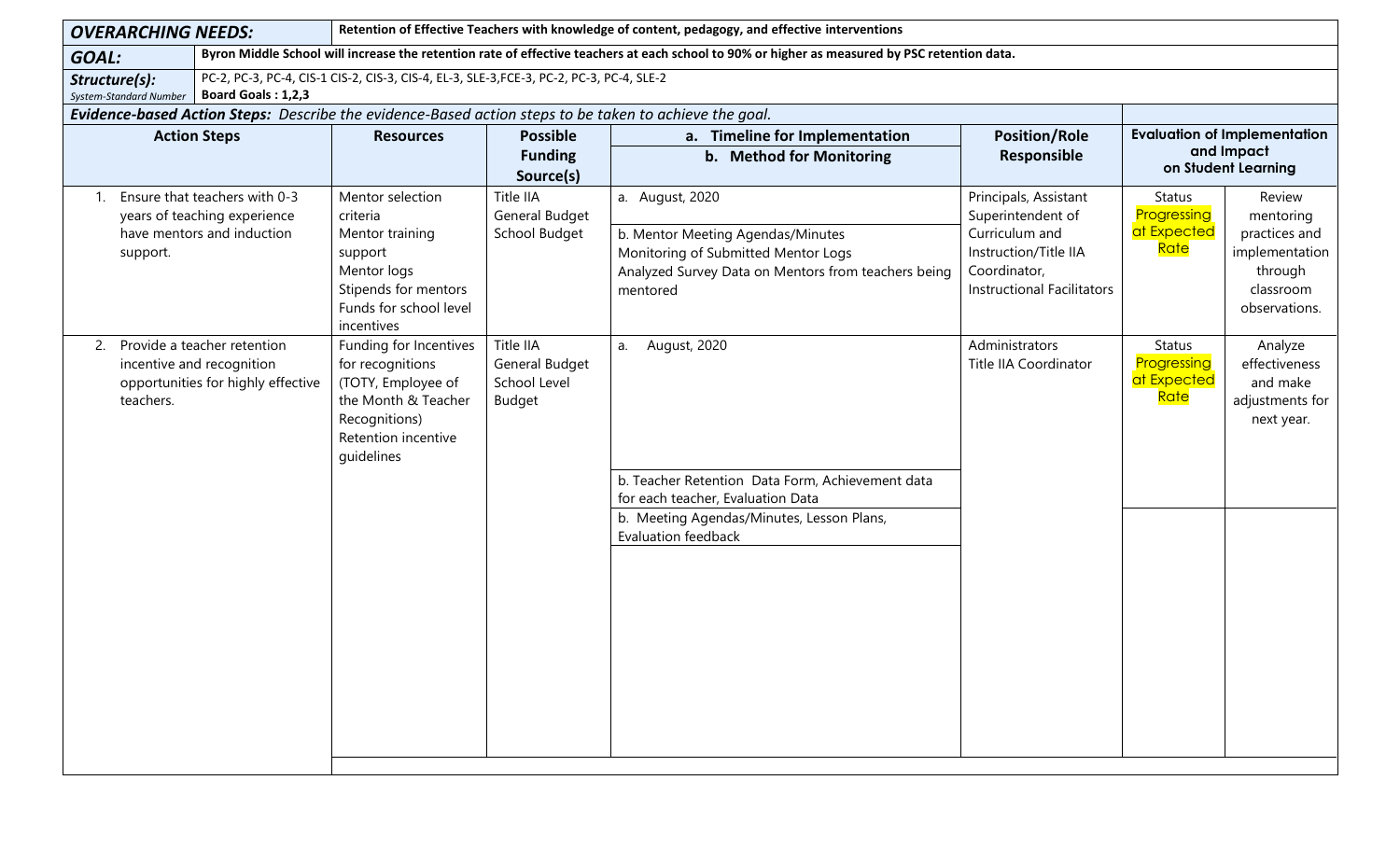| <b>OVERARCHING NEEDS:</b> |                                                                                                                                     | Retention of Effective Teachers with knowledge of content, pedagogy, and effective interventions                                                               |                                                                                                        |                                                                                                                                                                                                                                                        |                |                                                                                                                                                                                  |                                                                                                                            |                                                                          |                                                                                                               |  |  |
|---------------------------|-------------------------------------------------------------------------------------------------------------------------------------|----------------------------------------------------------------------------------------------------------------------------------------------------------------|--------------------------------------------------------------------------------------------------------|--------------------------------------------------------------------------------------------------------------------------------------------------------------------------------------------------------------------------------------------------------|----------------|----------------------------------------------------------------------------------------------------------------------------------------------------------------------------------|----------------------------------------------------------------------------------------------------------------------------|--------------------------------------------------------------------------|---------------------------------------------------------------------------------------------------------------|--|--|
| <b>GOAL:</b>              |                                                                                                                                     |                                                                                                                                                                |                                                                                                        | Byron Middle will provide monthly professional learning opportunities that are sustained, collaborative, job-embedded, data-driven, and classroom-focused to increase teacher knowledge and<br>student achievement as measured by growth measure data. |                |                                                                                                                                                                                  |                                                                                                                            |                                                                          |                                                                                                               |  |  |
|                           | PC-2, PC-3, PC-4, CIS-2, EL-2, EL-3, EL-5, SLE-3, FCE-3<br>Structure(s):<br>Board Goals: 1, 2, 3<br>System-Standard Number          |                                                                                                                                                                |                                                                                                        |                                                                                                                                                                                                                                                        |                |                                                                                                                                                                                  |                                                                                                                            |                                                                          |                                                                                                               |  |  |
|                           |                                                                                                                                     |                                                                                                                                                                | Evidence-based Action Steps: Describe the evidence-Based action steps to be taken to achieve the goal. |                                                                                                                                                                                                                                                        |                |                                                                                                                                                                                  |                                                                                                                            |                                                                          |                                                                                                               |  |  |
|                           |                                                                                                                                     | <b>Action Steps</b>                                                                                                                                            | <b>Resources</b>                                                                                       | <b>Possible</b>                                                                                                                                                                                                                                        |                | a. Timeline for Implementation                                                                                                                                                   | <b>Position/Role</b>                                                                                                       | <b>Evaluation of Implementation</b><br>and Impact<br>on Student Learning |                                                                                                               |  |  |
|                           |                                                                                                                                     |                                                                                                                                                                |                                                                                                        | <b>Funding</b><br>Source(s)                                                                                                                                                                                                                            |                | b. Method for Monitoring                                                                                                                                                         | Responsible                                                                                                                |                                                                          |                                                                                                               |  |  |
|                           | pedagogical knowledge,<br>the needs of students.                                                                                    | Teachers will participate in<br>monthly professional learning<br>focused on understanding the<br>curriculum, subject content,<br>interventions, and addressing | Funding<br>Supplies for PL<br>People to facilitate the<br>PL<br><b>Books</b>                           | Title IIA<br>Professional<br>Learning Budget<br>General Budget<br>Title I<br>Title III/ESOL<br><b>STEM AP Grant</b><br>SPED Budget                                                                                                                     | a.             | Monthly beginning August 2020<br>b. Professional learning planning forms, evaluation of<br>PL forms, evaluation summaries from TLE<br>dashboard                                  | Instructional<br>Facilitators,<br>Teacher Leaders,<br>Professional Learning<br>Coordinator,<br>Teachers,<br>Administrators | Status<br>Progressing<br>at Expected<br>Rate                             | Monitor for<br>implementation<br>of shared<br>practices and<br>pedagogical<br>information in<br>the classroom |  |  |
| 2.                        |                                                                                                                                     | Each teacher/support staff will<br>develop and implement a<br>professional learning goal to<br>improve content and pedagogy                                    | Guidelines for<br>developing goals<br><b>Instructional Support</b><br>to develop goals                 | Title IIA<br>Professional<br>Learning Budget<br>General Budget<br>Title I<br>Title III/ESOL<br><b>STEM AP Grant</b><br>SPED Budget                                                                                                                     | b.             | a. September 2020<br>Developed Professional Goal/Plan<br>Individual Learning Logs Monitored on the TLE<br>Platform<br>End of Year TLE Signoff Data to measure goal<br>attainment | Administrators<br>Instructional<br>Facilitators,<br>Professional Learning<br>Coordinators,<br>Teachers                     | Status<br>Progressing<br>at Expected<br>Rate                             | Monitor<br>progress on<br>mastery of goal                                                                     |  |  |
| 3.                        | Provide Annual training on<br><b>CCRPI Updates and Indicators at</b><br>each level                                                  |                                                                                                                                                                | Technology<br>Handouts                                                                                 | Professional<br>Learning Budget<br>General Budget<br><b>RESA</b>                                                                                                                                                                                       |                | a. October-November 2020<br>b. Agenda and Meeting Minutes                                                                                                                        | Principal<br>Assistant<br>Superintendent of<br>Curriculum and<br>Instruction                                               | Status<br><b>Not Started</b>                                             |                                                                                                               |  |  |
|                           |                                                                                                                                     |                                                                                                                                                                |                                                                                                        |                                                                                                                                                                                                                                                        |                |                                                                                                                                                                                  |                                                                                                                            |                                                                          |                                                                                                               |  |  |
|                           | Supplemental Supports: What supplemental action steps will be implemented for these subgroups?<br><b>Economically Disadvantaged</b> |                                                                                                                                                                |                                                                                                        |                                                                                                                                                                                                                                                        |                | <b>Foster and Homeless</b>                                                                                                                                                       |                                                                                                                            |                                                                          |                                                                                                               |  |  |
|                           |                                                                                                                                     |                                                                                                                                                                |                                                                                                        |                                                                                                                                                                                                                                                        |                |                                                                                                                                                                                  |                                                                                                                            |                                                                          |                                                                                                               |  |  |
|                           | <b>English Learners</b>                                                                                                             |                                                                                                                                                                |                                                                                                        |                                                                                                                                                                                                                                                        | <b>Migrant</b> |                                                                                                                                                                                  |                                                                                                                            |                                                                          |                                                                                                               |  |  |
|                           |                                                                                                                                     |                                                                                                                                                                |                                                                                                        |                                                                                                                                                                                                                                                        |                |                                                                                                                                                                                  |                                                                                                                            |                                                                          |                                                                                                               |  |  |
|                           |                                                                                                                                     |                                                                                                                                                                | Race/Ethnicity/Minority                                                                                |                                                                                                                                                                                                                                                        |                |                                                                                                                                                                                  | <b>Students with Disabilities</b>                                                                                          |                                                                          |                                                                                                               |  |  |
|                           |                                                                                                                                     |                                                                                                                                                                |                                                                                                        |                                                                                                                                                                                                                                                        |                |                                                                                                                                                                                  |                                                                                                                            |                                                                          |                                                                                                               |  |  |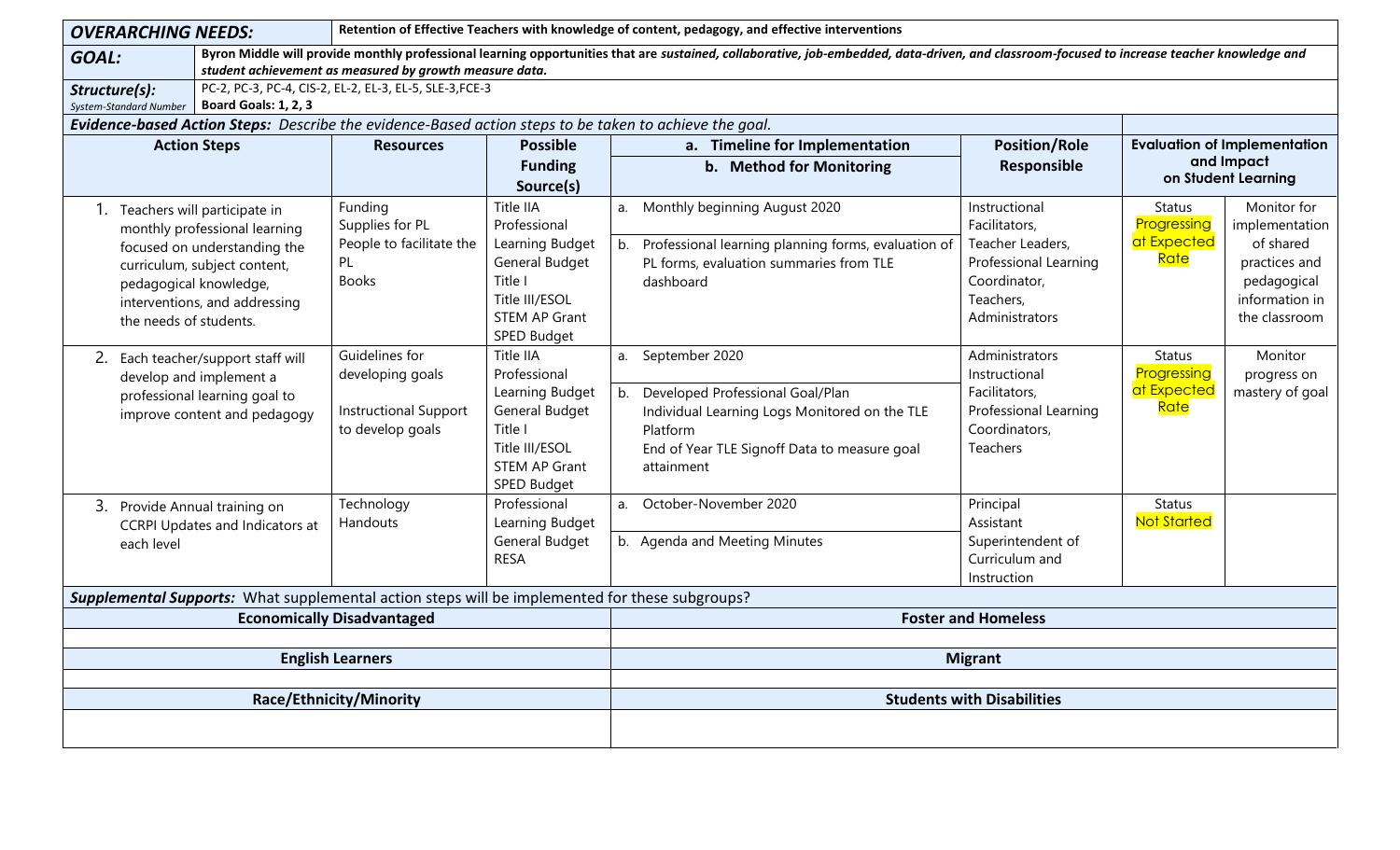| <b>Increase Student Achievement</b><br><b>OVERARCHING</b>                                                                                                                                                                                        |                                                                                                                                                                                                                        |                                                                                                                     |                                                                                               |                             |                                                                                                                                                      |                                                                                                                   |                                                                                       |                                                                                                                              |                                                                |                      |
|--------------------------------------------------------------------------------------------------------------------------------------------------------------------------------------------------------------------------------------------------|------------------------------------------------------------------------------------------------------------------------------------------------------------------------------------------------------------------------|---------------------------------------------------------------------------------------------------------------------|-----------------------------------------------------------------------------------------------|-----------------------------|------------------------------------------------------------------------------------------------------------------------------------------------------|-------------------------------------------------------------------------------------------------------------------|---------------------------------------------------------------------------------------|------------------------------------------------------------------------------------------------------------------------------|----------------------------------------------------------------|----------------------|
| <b>NEEDS:</b>                                                                                                                                                                                                                                    |                                                                                                                                                                                                                        |                                                                                                                     |                                                                                               |                             |                                                                                                                                                      |                                                                                                                   |                                                                                       |                                                                                                                              |                                                                |                      |
|                                                                                                                                                                                                                                                  | Increase the number of students scoring at the proficient level by an average of 3% on the Georgia Milestones tests by implementing strategies to improve reading comprehension and writing<br><b>GOAL:</b><br>skills. |                                                                                                                     |                                                                                               |                             |                                                                                                                                                      |                                                                                                                   |                                                                                       |                                                                                                                              |                                                                |                      |
|                                                                                                                                                                                                                                                  | CIS-1, CIS-2, CIS-3, CIS-4, EL-3, EL-5, PC-2, PC-4, SLE-2<br>Structure(s):<br><b>Board Goals:1, 2, 3, 4</b><br>System-Standard Number                                                                                  |                                                                                                                     |                                                                                               |                             |                                                                                                                                                      |                                                                                                                   |                                                                                       |                                                                                                                              |                                                                |                      |
|                                                                                                                                                                                                                                                  |                                                                                                                                                                                                                        |                                                                                                                     |                                                                                               |                             | Evidence-based Action Steps: Describe the evidence-Based action steps to be taken to achieve the goal.                                               |                                                                                                                   |                                                                                       |                                                                                                                              |                                                                |                      |
|                                                                                                                                                                                                                                                  |                                                                                                                                                                                                                        | <b>Action Steps</b>                                                                                                 |                                                                                               | <b>Resources</b>            | <b>Possible</b>                                                                                                                                      |                                                                                                                   | a. Timeline for Implementation                                                        | <b>Position/Role</b>                                                                                                         |                                                                | <b>Evaluation of</b> |
|                                                                                                                                                                                                                                                  |                                                                                                                                                                                                                        |                                                                                                                     |                                                                                               | <b>Funding</b><br>Source(s) |                                                                                                                                                      |                                                                                                                   | b. Method for Monitoring                                                              | Responsible                                                                                                                  | <b>Implementation and Impact</b><br>on Student Learning        |                      |
| Content teachers will participate in<br>a.<br>Professional Learning Communities<br>(PLCs) that will focus on implementation<br>of effective strategies to improve student<br>achievement<br>Differentiated Instruction<br>Technology integration |                                                                                                                                                                                                                        | Researched<br>based<br>resources<br>Technology<br><b>PLC Leaders</b><br><b>Books</b><br>DI Flip Chart<br>Readworks, | Title I<br><b>Title IIA</b><br>Professional<br>Learning Budget<br><b>School Budget</b><br>N/A | а.<br>a.                    | August, 2020 through May 2021<br>Achievement Data; PLC Agendas and Minutes;<br>Lesson Plans, classroom observations<br>August, 2020 through May 2021 | School<br>Administrators<br><b>Department Chairs</b><br>& PLC Leaders,<br>Instructional<br>Facilitators<br>School | <b>Status</b><br>Progressing<br><u>at</u><br><b>Expected</b><br>Rate<br><b>Status</b> | Monitor for<br>implementation<br>of shared<br>practices and<br>pedagogical<br>information in<br>the classroom<br>Review data |                                                                |                      |
| Implement literacy/reading activities in<br>b.<br>all content areas.                                                                                                                                                                             |                                                                                                                                                                                                                        | Chromebooks,<br>Write Score,<br>USA TestPrep,<br>Freckle, Model<br>Schools<br>Conference                            |                                                                                               |                             | Student grades on assignments; teacher<br>feedback; Observations; Teacher Data Binders,<br>data from Freckle, student work samples                   | Administrators<br>All content<br>teachers,<br>Instructional<br>Facilitators                                       | Progressing<br><u>at</u><br><b>Expected</b><br>Rate                                   | from<br>classrooms that<br>have<br>implemented<br>activities                                                                 |                                                                |                      |
| Implement Saturday remediation<br>$C_{\star}$<br>program called Destination Success.                                                                                                                                                             |                                                                                                                                                                                                                        |                                                                                                                     | All content<br>teachers                                                                       | Title I                     | a.<br>b.                                                                                                                                             | October 2020 - March 2021 every Saturday.<br>Tutoring will last from 9-12                                         | School<br>Administrators                                                              | <b>Status</b><br><b>Not</b><br>Progressing<br>at<br>Expected<br>Rate                                                         | Continue to<br>publicize the<br>availability of<br>the program |                      |
|                                                                                                                                                                                                                                                  |                                                                                                                                                                                                                        |                                                                                                                     |                                                                                               |                             | Student grade reports; teacher feedback;<br>improved milestone results.                                                                              |                                                                                                                   |                                                                                       |                                                                                                                              |                                                                |                      |
|                                                                                                                                                                                                                                                  |                                                                                                                                                                                                                        |                                                                                                                     |                                                                                               |                             | Supplemental Supports: What supplemental action steps will be implemented for these subgroups?                                                       |                                                                                                                   |                                                                                       |                                                                                                                              |                                                                |                      |
|                                                                                                                                                                                                                                                  |                                                                                                                                                                                                                        |                                                                                                                     | <b>Economically Disadvantaged</b>                                                             |                             |                                                                                                                                                      |                                                                                                                   | <b>Foster and Homeless</b>                                                            |                                                                                                                              |                                                                |                      |
|                                                                                                                                                                                                                                                  |                                                                                                                                                                                                                        |                                                                                                                     |                                                                                               |                             |                                                                                                                                                      |                                                                                                                   |                                                                                       |                                                                                                                              |                                                                |                      |
|                                                                                                                                                                                                                                                  |                                                                                                                                                                                                                        |                                                                                                                     | <b>English Learners</b>                                                                       |                             |                                                                                                                                                      | <b>Migrant</b>                                                                                                    |                                                                                       |                                                                                                                              |                                                                |                      |
| Race/Ethnicity/Minority                                                                                                                                                                                                                          |                                                                                                                                                                                                                        |                                                                                                                     | <b>Students with Disabilities</b>                                                             |                             |                                                                                                                                                      |                                                                                                                   |                                                                                       |                                                                                                                              |                                                                |                      |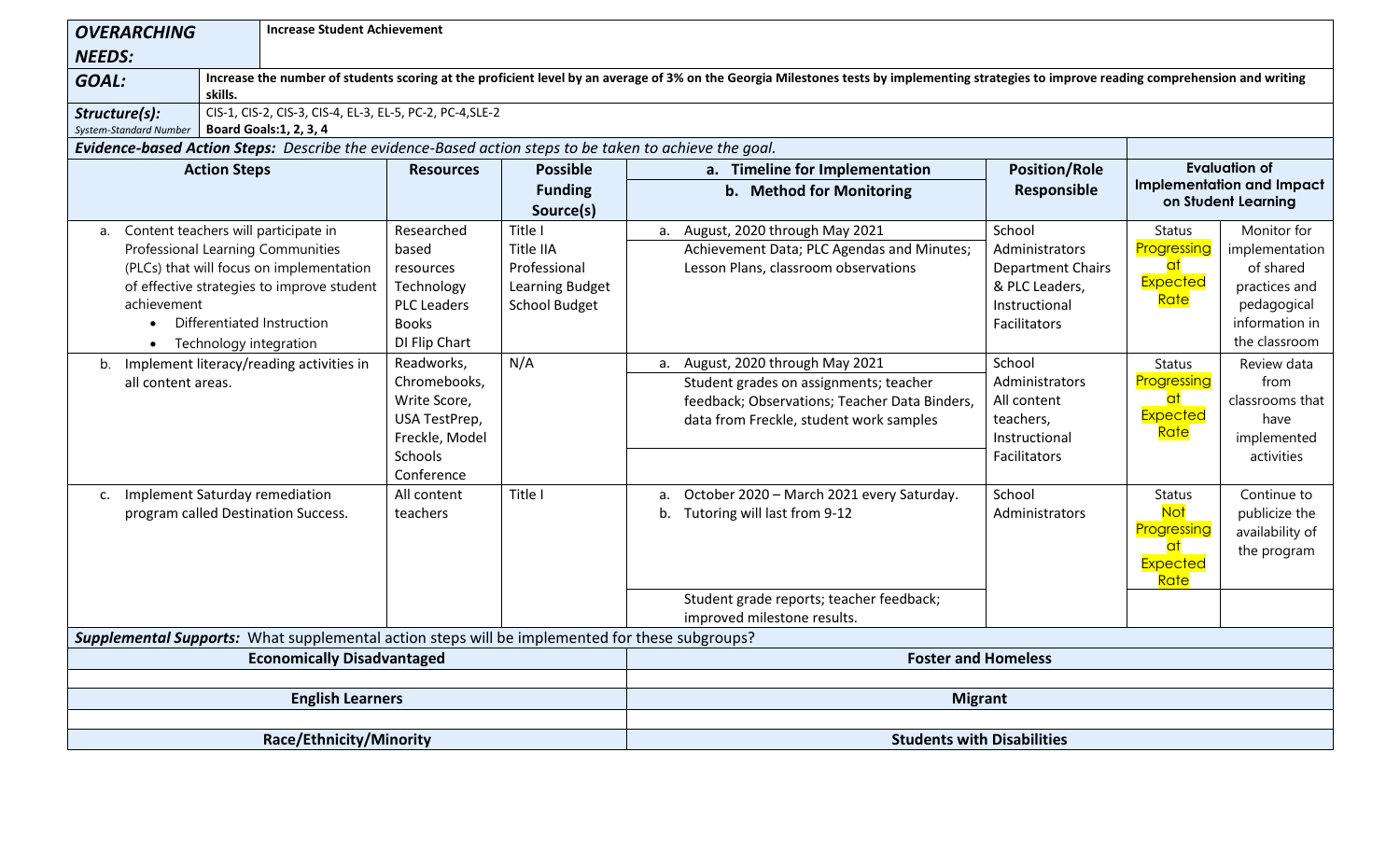| Small group instruction with a special education teacher or academic para-professional during extended |
|--------------------------------------------------------------------------------------------------------|
| learning time; after school tutoring when requested.                                                   |
|                                                                                                        |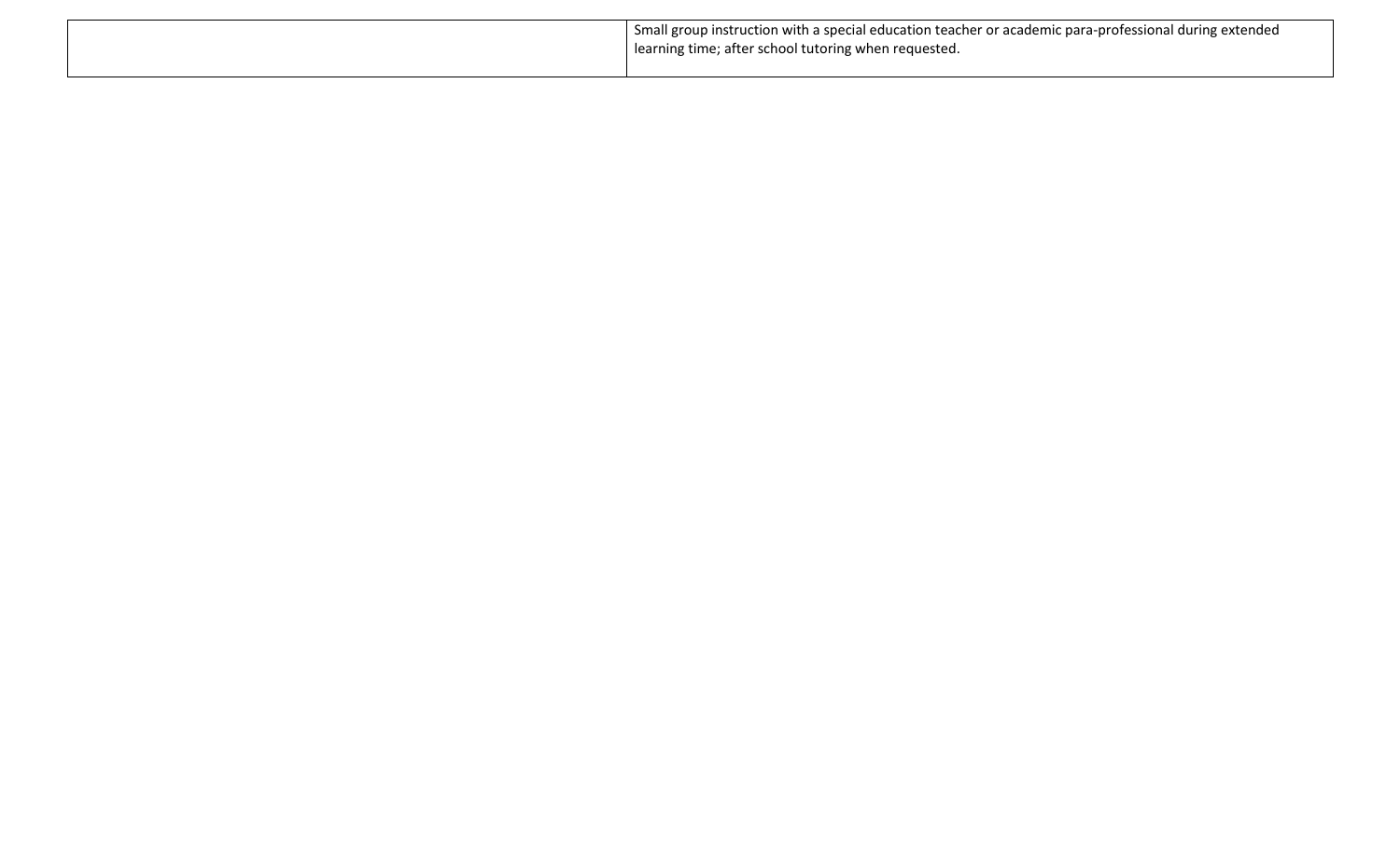| <b>OVERARCHING</b>                                                                                                                                                          |                     | <b>Increase Student Achievement</b>                                                                    |                                |                                 |                                        |                                                |                         |                              |                                     |
|-----------------------------------------------------------------------------------------------------------------------------------------------------------------------------|---------------------|--------------------------------------------------------------------------------------------------------|--------------------------------|---------------------------------|----------------------------------------|------------------------------------------------|-------------------------|------------------------------|-------------------------------------|
| <b>NEEDS:</b>                                                                                                                                                               |                     |                                                                                                        |                                |                                 |                                        |                                                |                         |                              |                                     |
| <b>GOAL:</b>                                                                                                                                                                |                     | Effectively differentiate instruction to improve and meet the needs of all students                    |                                |                                 |                                        |                                                |                         |                              |                                     |
| Structure(s):<br>System-Standard Number                                                                                                                                     |                     | CIS-1, CIS-2, CIS-3, CIS-4, EL-3, EL-5, PC-2, PC-4, SLE-2<br><b>Board Goals:1, 2, 3, 4</b>             |                                |                                 |                                        |                                                |                         |                              |                                     |
|                                                                                                                                                                             |                     | Evidence-based Action Steps: Describe the evidence-Based action steps to be taken to achieve the goal. |                                |                                 |                                        |                                                |                         |                              |                                     |
|                                                                                                                                                                             | <b>Action Steps</b> |                                                                                                        | <b>Resources</b>               | <b>Possible</b>                 |                                        | a. Timeline for Implementation                 | <b>Position/Role</b>    | <b>Evaluation of</b>         |                                     |
|                                                                                                                                                                             |                     |                                                                                                        |                                | <b>Funding</b>                  |                                        | b. Method for Monitoring                       | Responsible             |                              | <b>Implementation and</b><br>Impact |
|                                                                                                                                                                             |                     |                                                                                                        |                                | Source(s)                       |                                        |                                                |                         |                              | on Student Learning                 |
| 1. Train teachers/instructional staff on                                                                                                                                    |                     |                                                                                                        | Technology                     | Title I                         |                                        | a. August 2020 - May 2021                      | School                  | <b>Status</b>                | Continue to                         |
| analysis and use of data.                                                                                                                                                   |                     |                                                                                                        | <b>Binders</b>                 | Title IIA                       |                                        |                                                | administrators          | Progressing                  | monitor data                        |
|                                                                                                                                                                             |                     |                                                                                                        | PL Books<br>Freckle            | Professional<br>Learning Budget | $b_{-}$                                | Data meetings minutes and agendas; data        | <b>Teachers</b>         | <u>at</u><br>Expected        | usage for<br>instructional          |
|                                                                                                                                                                             |                     |                                                                                                        | USA TestPrep,                  | <b>School Budget</b>            |                                        | binders; data room, Freckle data               |                         | Rate                         | practices and                       |
|                                                                                                                                                                             |                     |                                                                                                        | <b>Model Schools</b>           |                                 | а.                                     | Lesson plans; classroom observations           |                         |                              | increased                           |
|                                                                                                                                                                             |                     | Conference                                                                                             |                                |                                 |                                        |                                                |                         | student                      |                                     |
|                                                                                                                                                                             |                     |                                                                                                        |                                |                                 |                                        |                                                |                         |                              | achievement.                        |
|                                                                                                                                                                             |                     |                                                                                                        |                                |                                 | a.                                     | Lesson plans, classroom observations, TKES     |                         |                              |                                     |
|                                                                                                                                                                             |                     |                                                                                                        |                                |                                 | Evaluations, Data from Freckle and USA |                                                |                         |                              |                                     |
|                                                                                                                                                                             |                     |                                                                                                        |                                |                                 |                                        | TestPrep, report cards, Georgia Milestone data |                         |                              |                                     |
|                                                                                                                                                                             |                     | 2. Provide strategies and training for teachers                                                        | Funding for PL                 | Title IIA<br>Professional       |                                        | a. August 2020                                 | Professional            | <b>Status</b><br>Progressing | <b>Next Steps</b>                   |
| students                                                                                                                                                                    |                     | to be able to meet the learning needs of all                                                           | opportunities<br>Analyzed data | Learning Budget                 |                                        |                                                | Learning<br>Coordinator | at                           | Continue to<br>review PL            |
|                                                                                                                                                                             |                     |                                                                                                        | from the                       | General Budget                  |                                        |                                                | Administrators          | Expected                     | forms and                           |
|                                                                                                                                                                             |                     |                                                                                                        | subgroups                      | Title I                         |                                        |                                                | Instructional           | Rate                         | teacher                             |
|                                                                                                                                                                             |                     |                                                                                                        | showing needs                  | Title III/ESOL                  |                                        |                                                | facilitators,           |                              | activities and                      |
|                                                                                                                                                                             |                     |                                                                                                        | Analysis of                    | Title IV-A                      |                                        |                                                |                         |                              | provide school                      |
|                                                                                                                                                                             |                     |                                                                                                        | teacher needs,                 | SPED Budget                     |                                        |                                                |                         |                              | PL                                  |
| Model Schools                                                                                                                                                               |                     |                                                                                                        |                                |                                 |                                        |                                                | opportunities.          |                              |                                     |
| Conference                                                                                                                                                                  |                     |                                                                                                        |                                |                                 |                                        |                                                |                         |                              |                                     |
| Supplemental Supports: What supplemental action steps will be implemented for these subgroups?                                                                              |                     |                                                                                                        |                                |                                 |                                        |                                                |                         |                              |                                     |
| <b>Economically Disadvantaged</b>                                                                                                                                           |                     |                                                                                                        |                                |                                 | <b>Foster and Homeless</b>             |                                                |                         |                              |                                     |
| Teachers will differentiate learning for all students (including lowest performing<br>students: ELL, SWD and ED) and provide opportunities for students to practice reading |                     |                                                                                                        |                                |                                 |                                        |                                                |                         |                              |                                     |
| skills using grade level text by incorporating small group instruction into the 80 minute                                                                                   |                     |                                                                                                        |                                |                                 |                                        |                                                |                         |                              |                                     |
| instruction period as well as the 30 minute Increased Learning Time (ILT) period.                                                                                           |                     |                                                                                                        |                                |                                 |                                        |                                                |                         |                              |                                     |